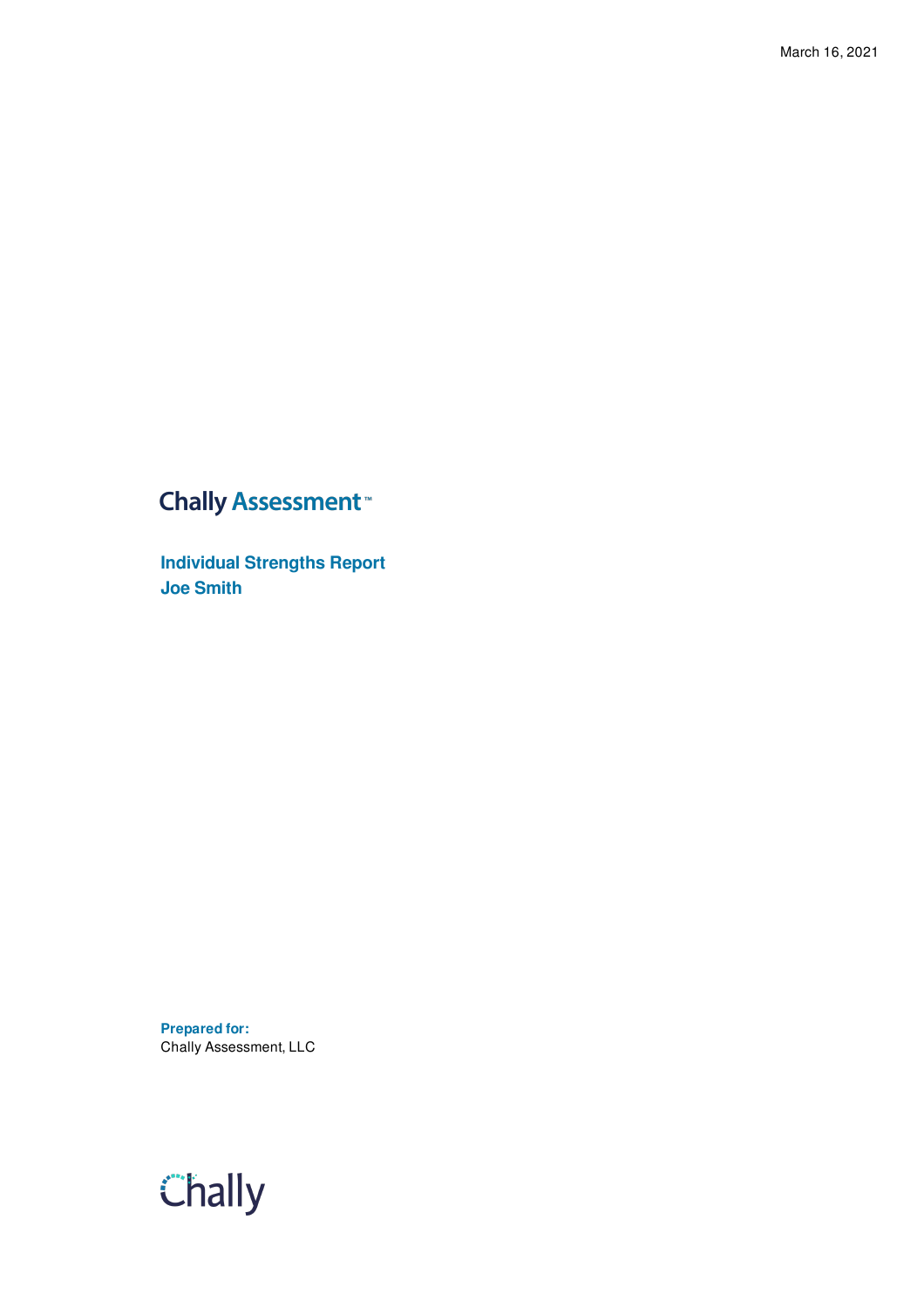# **Assessment Results**

#### **Name**

**Report**

Joe Smith

Individual Strengths Report

### **Summary**

This section provides results for a selected set of competencies. All scores shown are percentile scores which range from 1 to 99. Percentile scores allow you to compare this individual's scores with a group of others who took the assessment. A score of 67, for example, indicates that the person scored better than 67% of other respondents.

| <b>Sales Competencies</b>                                                                 | <b>Percentile Score</b> |    |
|-------------------------------------------------------------------------------------------|-------------------------|----|
| <b>Takes a Positive Approach to Customer Concerns</b>                                     |                         | 99 |
| <b>Provides Personal Attention and Support</b>                                            |                         | 99 |
| <b>Uses Standard Discovery Questions to Qualify Prospects</b>                             |                         | 92 |
| <b>Strives to Achieve Targets by Negotiating Mutually Beneficial</b><br><b>Agreements</b> |                         | 91 |
| <b>Drives Results by Tailoring Solutions to Customer Requirements</b>                     |                         | 90 |
| <b>Strengthens Client Relationships by Remaining a Consistent</b><br><b>Presence</b>      |                         | 88 |
| <b>Closes Through Incremental Steps</b>                                                   |                         | 85 |
| <b>Provides Service by Empathizing with Customer Concerns</b>                             |                         | 85 |
| <b>Demonstrates Perseverance</b>                                                          |                         | 85 |
| <b>Provides Service by Using Proven Approaches</b>                                        |                         | 83 |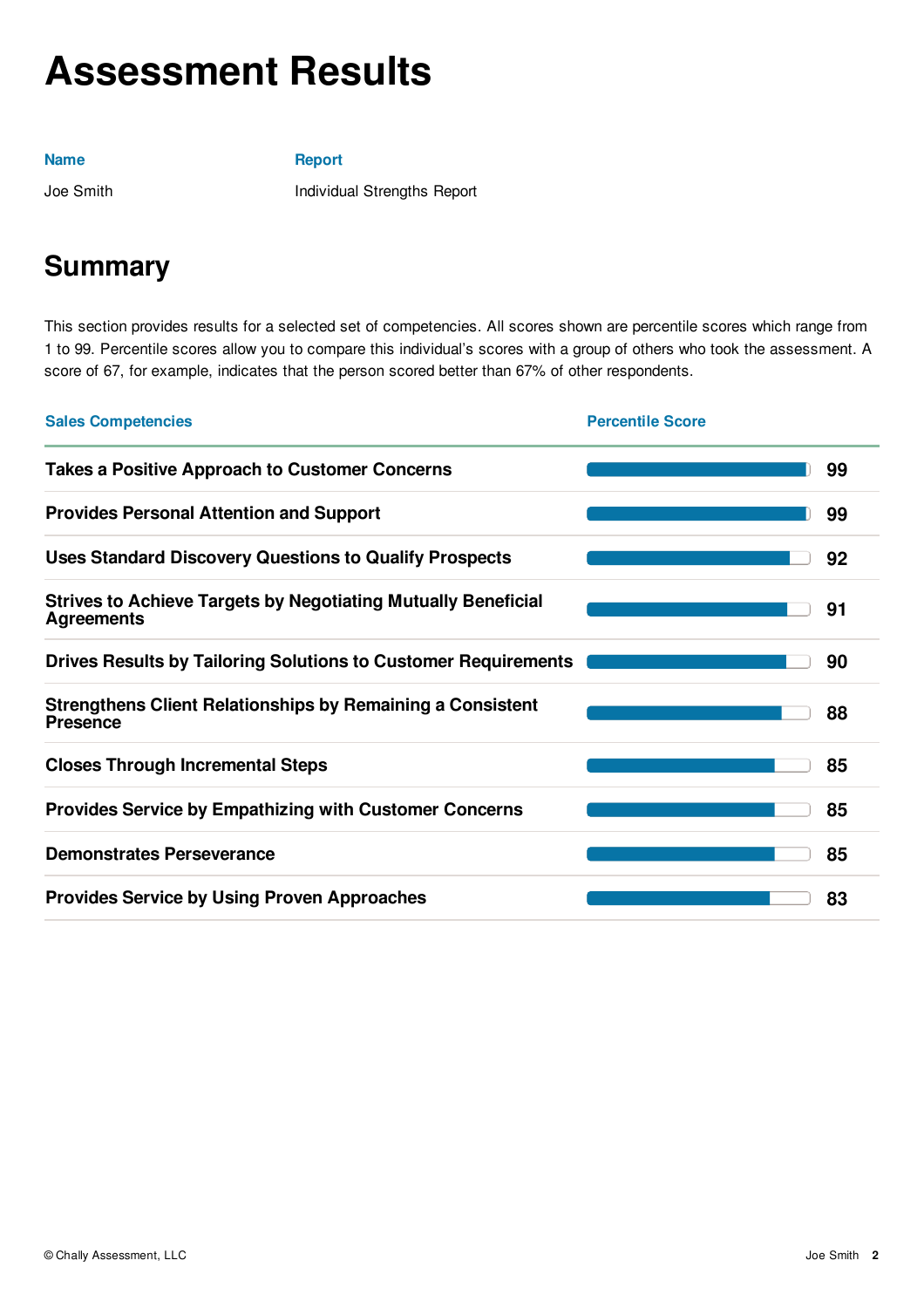| <b>Leadership Competencies</b>                                | <b>Percentile Score</b> |
|---------------------------------------------------------------|-------------------------|
| <b>Takes Calculated Risks</b>                                 | 99                      |
| <b>Gains Commitment by Motivating Others</b>                  | 97                      |
| <b>Delivers Informative and Succinct Presentations</b>        | 97                      |
| <b>Personal Attributes</b>                                    | <b>Percentile Score</b> |
| <b>Attends to Those Details Necessary for Task Completion</b> | 98                      |
| <b>Seizes New Opportunities</b>                               | 90                      |
| <b>Promotes Growth Through Innovation</b>                     | 87                      |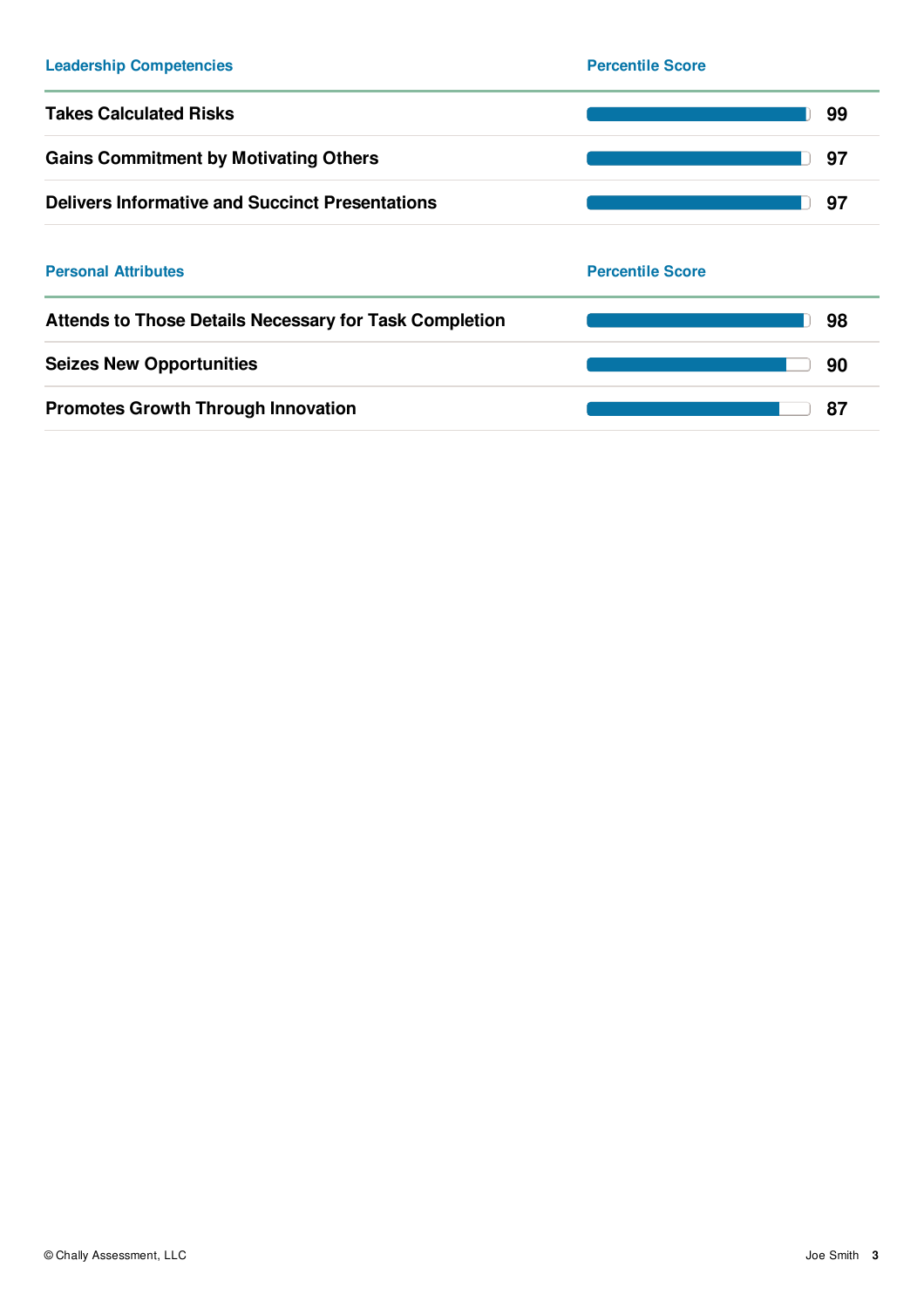# **Interpretation of Strengths**

### **Sales Competencies**

#### **SALES COMPETENCY 1/10**

### **Takes a Positive Approach to Customer Concerns**

Maintains a positive mental attitude; stays focused on the positive aspects of other people and their environment; identifies with customer concerns and demonstrates sensitivity to customer feedback; finds personal satisfaction in defusing a negative situation and arriving at a mutual understanding; sees situations from the customer's perspective and will not be frustrated by or become defensive about customer concerns



#### **Score Interpretation**

This individual does not take customer irritation or dissatisfaction personally, but rather concentrates on finding a solution. They think of customer concerns as challenges to be addressed and face them with a positive outlook. They are willing to listen and then come to an understanding of what the customer is trying to communicate. They empathize with any concerns and try to view the issue from the customer's perspective.

#### **SALES COMPETENCY 2/10**

### **Provides Personal Attention and Support**

Committed to providing individual service with a personal touch; appeals to the customer's need to trust in the organization's service capability and commitment; provides assurance that product specifications will be met and capabilities exist to respond to variations in product specifications and delivery needs; works to guarantee customer loyalty by building long-term relationships



#### **Score Interpretation**

This individual believes in getting to know the customer personally. They establish relationships with key decision-makers and stay customer-loyal, even though it may be more difficult than focusing simply on technical resolution.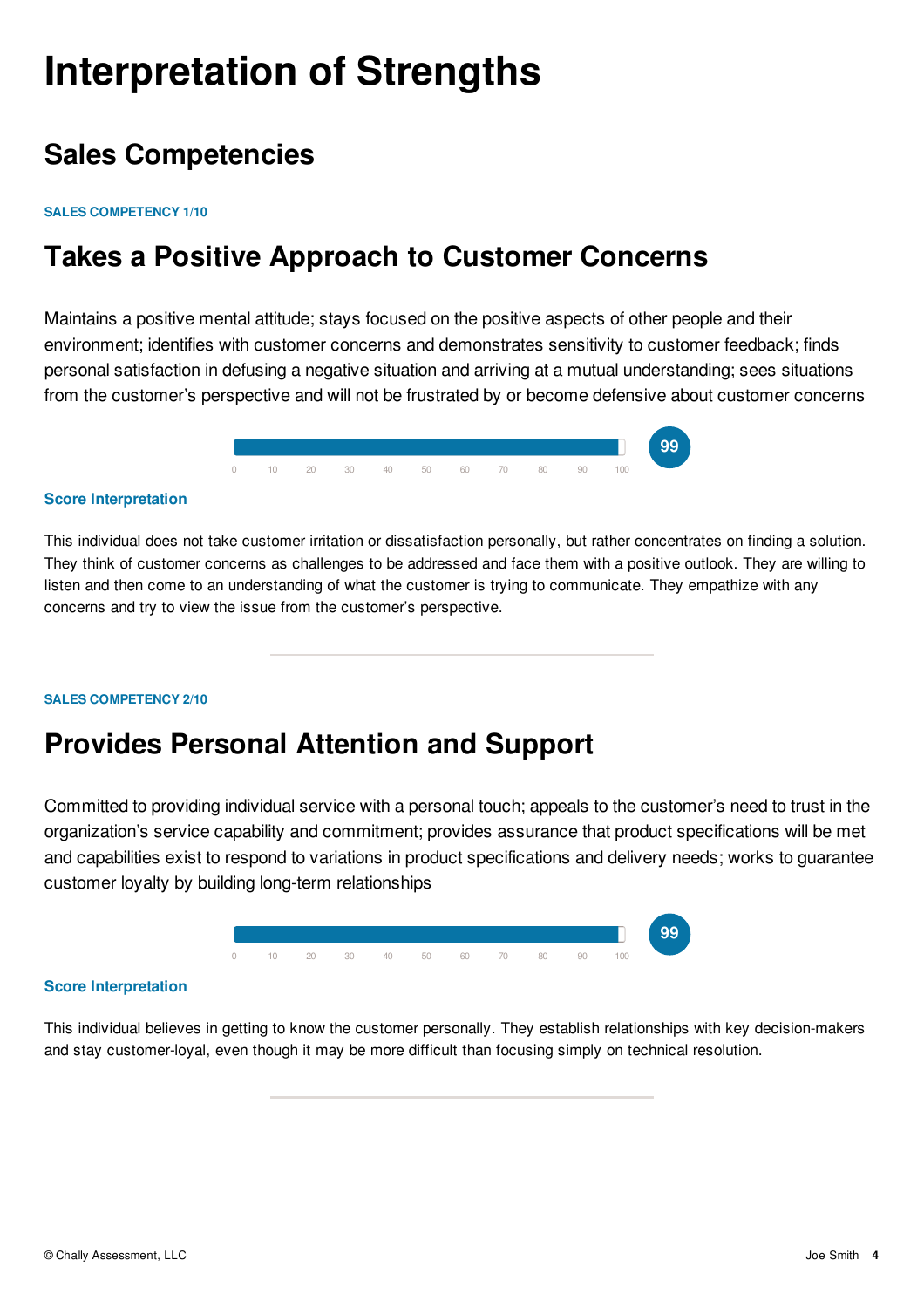### **Uses Standard Discovery Questions to Qualify Prospects**

Uses a formula or series of questions to determine the prospect's fit with the product; expects to sell to the majority of prospects since they are known to need the seller's products; reacts quickly and objectively to the answers to standard questioning by disqualifying the prospect or proceeding through the selling process



#### **Score Interpretation**

This individual uses a standard series of questions and follow-up to gather all key information when determining the profit potential of a prospect's business. With the answers they receive, they determine if there is a fit with the products. They assess early on whether prospects will seriously consider purchasing and won't allow time to be consumed by those prospects who should be dropped from the sales funnel. They react quickly and objectively by disqualifying the prospect or proceeding through the process.

#### **SALES COMPETENCY 4/10**

## **Strives to Achieve Targets by Negotiating Mutually Beneficial Agreements**

Approaches prospective customers with a give-and-take style that balances an aggressive determination with a willingness to compromise for the sake of satisfying the customer; persistent in a willingness to approach the sale from different directions in order to negotiate a win-win agreement; perseveres with alternatives should initial negotiations fail; works to understand diverse needs between customers and offers alternatives to satisfy unique requirements



#### **Score Interpretation**

This individual approaches prospective customers with a give-and-take attitude that balances an aggressive determination with a willingness to compromise for the sake of satisfying the customer and promoting better sales. They try to understand and meet the diverse needs of each individual customer. They don't take customers for granted or expect that the same services will be equally satisfying to similar people. They work to fit services to individual customer needs.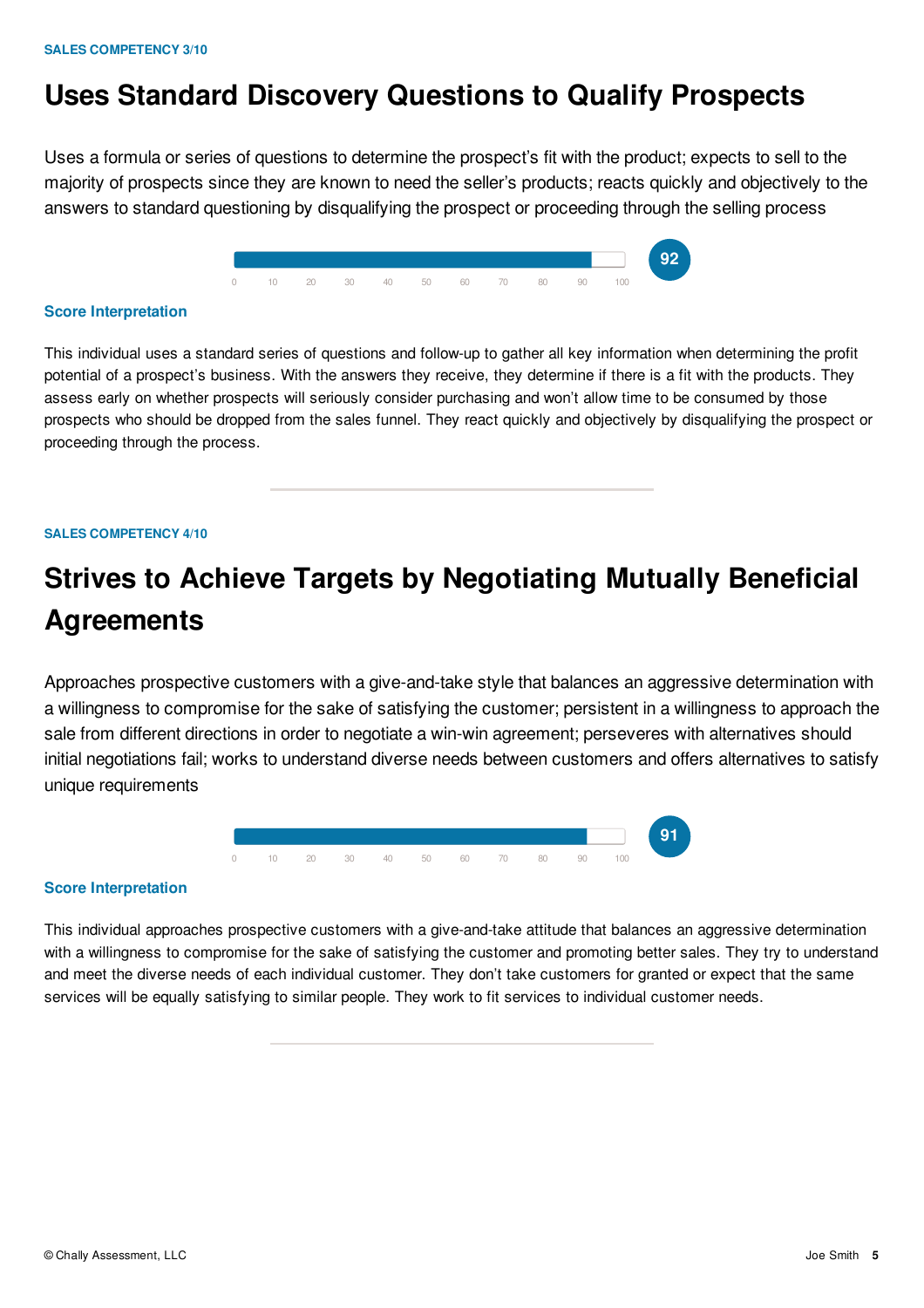# **Drives Results by Tailoring Solutions to Customer Requirements**

Consistently produces above-average sales results by providing solutions to key customer requirements; helps to provide customers with solutions that reduce costs or increase efficiency with innovative product or service applications; focuses on the sales goal for each account and is not easily distracted by nonsales issues



#### **Score Interpretation**

This individual is driven to achieve or exceed targeted results and uses sales as a means to get there. They are hungry to be a top producer and take pride in surpassing expectations. They concentrate on developing business solutions to meet customers' needs and achieve sales and career objectives. They focus on the sales goal for each account and are not easily distracted by non-sales issues.

#### **SALES COMPETENCY 6/10**

## **Strengthens Client Relationships by Remaining a Consistent Presence**

Focuses on keeping existing customers satisfied and protecting and strengthening the relationship; does not take customers for granted, but places them in the spotlight or place of honor; works hard not to lose customers by consistently maintaining a presence and taking advantage of every opportunity to build a goodwill bank account; disciplined in an effort to keep customers happy and satisfied, minimizing the risk to future business



#### **Score Interpretation**

This individual is consistent about regularly calling customers so that a positive communication link can be maintained. They focus on keeping existing customers satisfied by asking for suggestions as to how they can be better served. They won't allow old concerns to affect an attitude toward customers. However, when time constraints make it impossible to give everyone a high level of attention, they'll focus on those who hold the highest promise of long-term business. They strive to build and expand goodwill with customers, knowing that it can be beneficial in the event of future problems. They periodically do favors and restate the benefits of the partnership to ensure that the relationship will withstand any that may arise.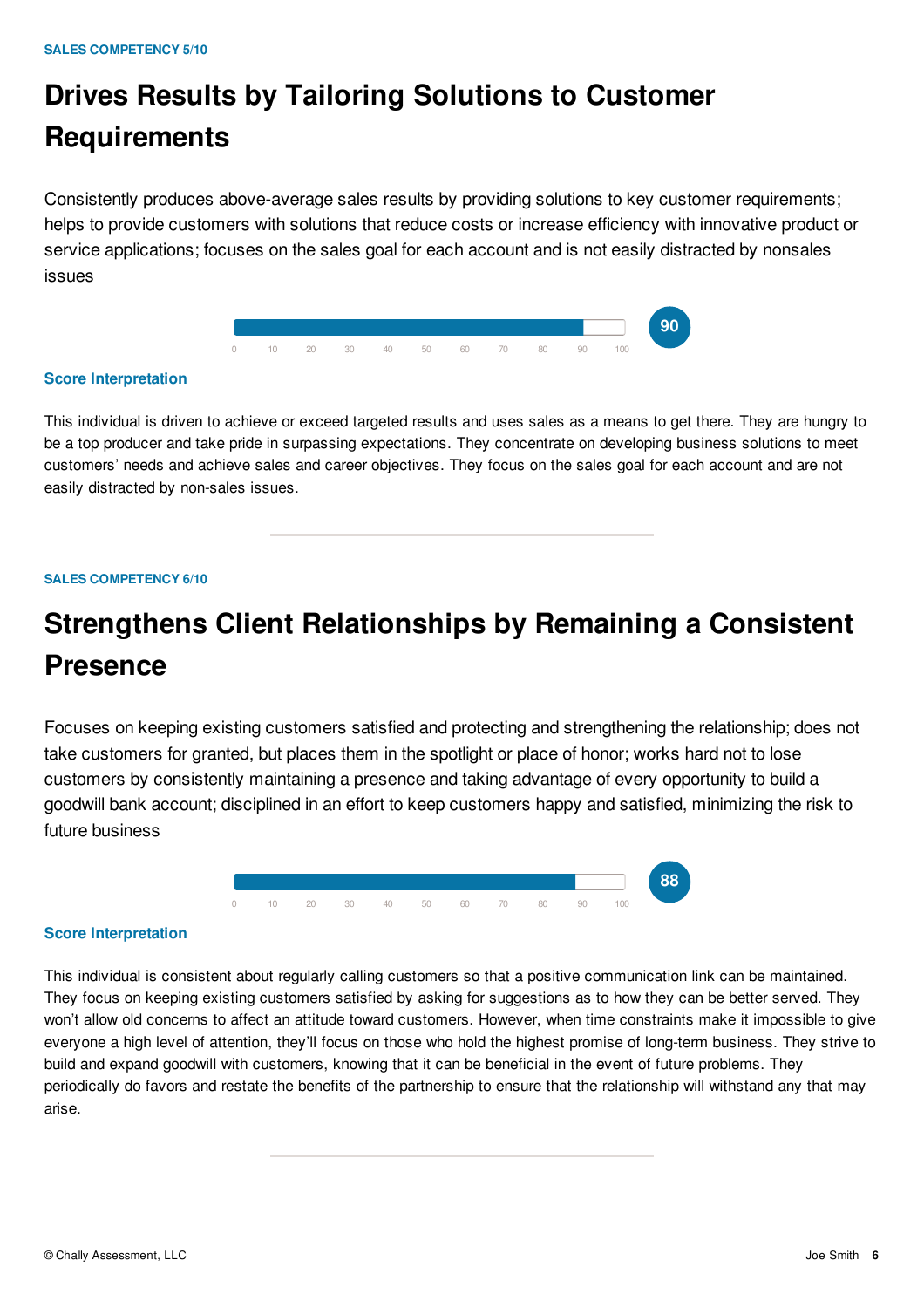### **Closes Through Incremental Steps**

Reinforces the purchase decision with a series of logical reasons that support the sale; moves closer to a purchase decision in a multiphase fashion by setting an objective for each encounter and gaining agreement at each of the milestones in the process; provides ammunition for buyers to justify the cost and defend the purchase within their organization; encourages a buying decision by demonstrating future savings and ease of transition to the proposed solution; keeps the sales process from stalling by taking control and focusing the prospect on the incremental steps leading to a buying decision; remains patient but focused on reaching the end result



#### **Score Interpretation**

This individual makes a series of logical appeals that demonstrate the benefits of the proposed solution to the customer. They provide solid reasons that support the validity of the purchase and sway the customer into making the decision to buy. They break the closing process down into manageable steps and seek continued agreement from the prospect at each level before continuing. They don't rush customers toward an immediate close, but systematically walk through a series of steps that lead to a purchase decision.

#### **SALES COMPETENCY 8/10**

### **Provides Service by Empathizing with Customer Concerns**

Empathizes with customers who feel they are not getting what they expect; is sensitive to customer concerns and demonstrates a sincere desire to help; listens to the nature of the problem without feeling that it is a personal attack; identifies with the customer's pain and works to relieve it; gives priority to making the customer happy; judges the success of service skills by how the customer feels about the resolution



#### **Score Interpretation**

This individual pays close attention to customers' needs and is sincere in a desire to help them. They provide an immediate response to all concerns, even if it is just to reassure customers that the problem has been heard and will be addressed. They derive great satisfaction from seeing customers' problems resolved and will make the process seem easy and streamlined. They want customers to be impressed with the solution rather than the effort and, therefore, work efficiently to provide a favorable result.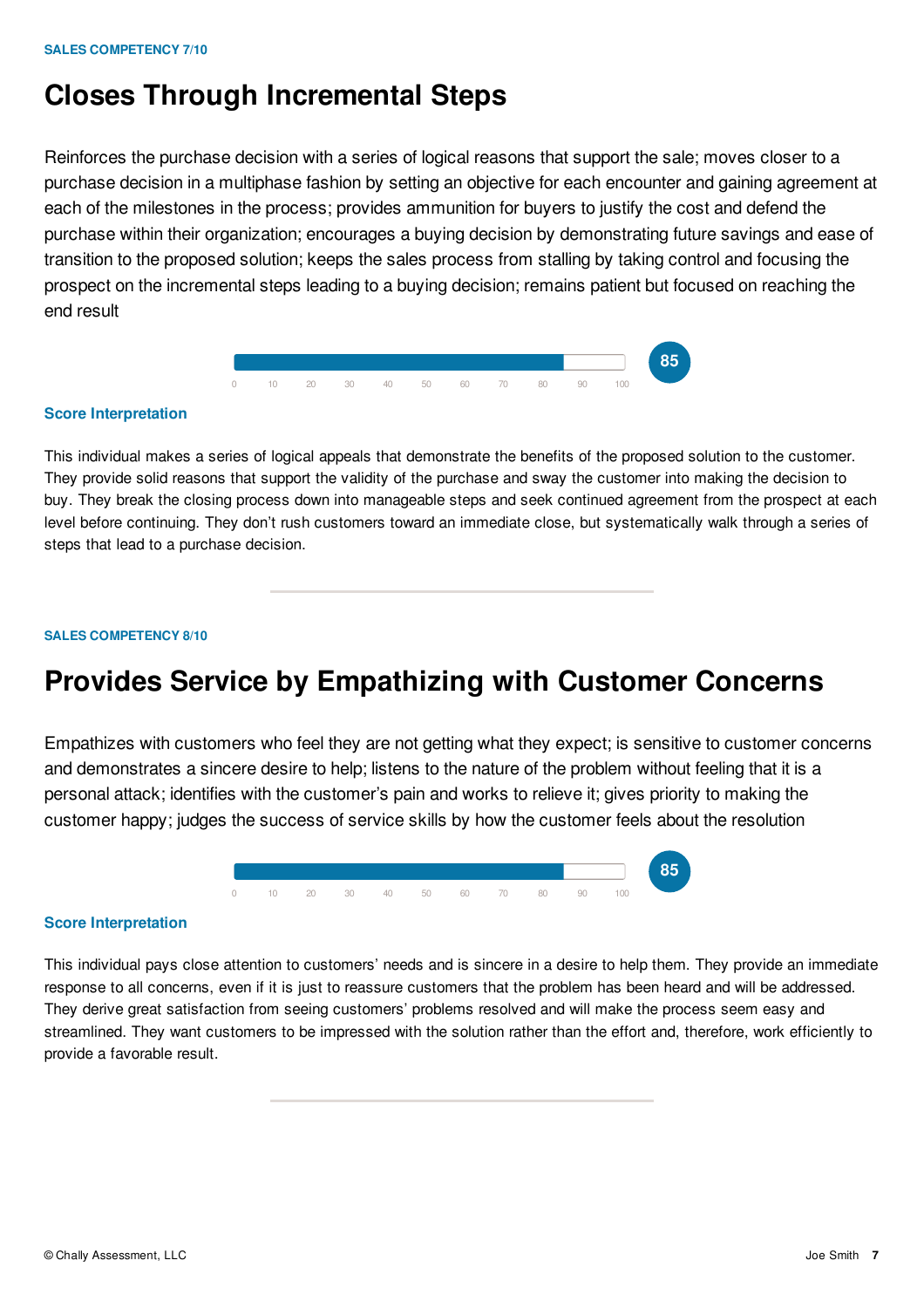### **Demonstrates Perseverance**

Stays on task despite setbacks or distractions; unwilling to abandon or change a goal without first increasing the level of effort or commitment to reach it; remains undaunted in the face of rejection or failure; looks for steady and consistent progress in meeting objectives versus proceeding in spurts; unwilling to allow the level of personal enjoyment to dictate the level of commitment to a task or directive



#### **Score Interpretation**

This individual stays on task and remains focused despite setbacks and distractions. They put their progress into perspective and stay on course to gain long-term benefits from their objectives.

#### **SALES COMPETENCY 10/10**

### **Provides Service by Using Proven Approaches**

Wants to use accepted processes and techniques to provide timely information and resolution to key issues for customers; follows through and maintains accountability for assuring customer satisfaction; handles service issues with a consistent and procedural approach; takes pride in resolving service issues efficiently and with minimal disruption



#### **Score Interpretation**

This individual focuses on established procedures to consistently and efficiently pledge customer satisfaction. They won't waste time looking for innovative solutions when established techniques are proven to be effective. They can be counted on to follow up with others to ensure that customer problems are being resolved quickly and completely. They maintain accountability for guaranteeing customer satisfaction even if the problem-solving task has been delegated to someone else.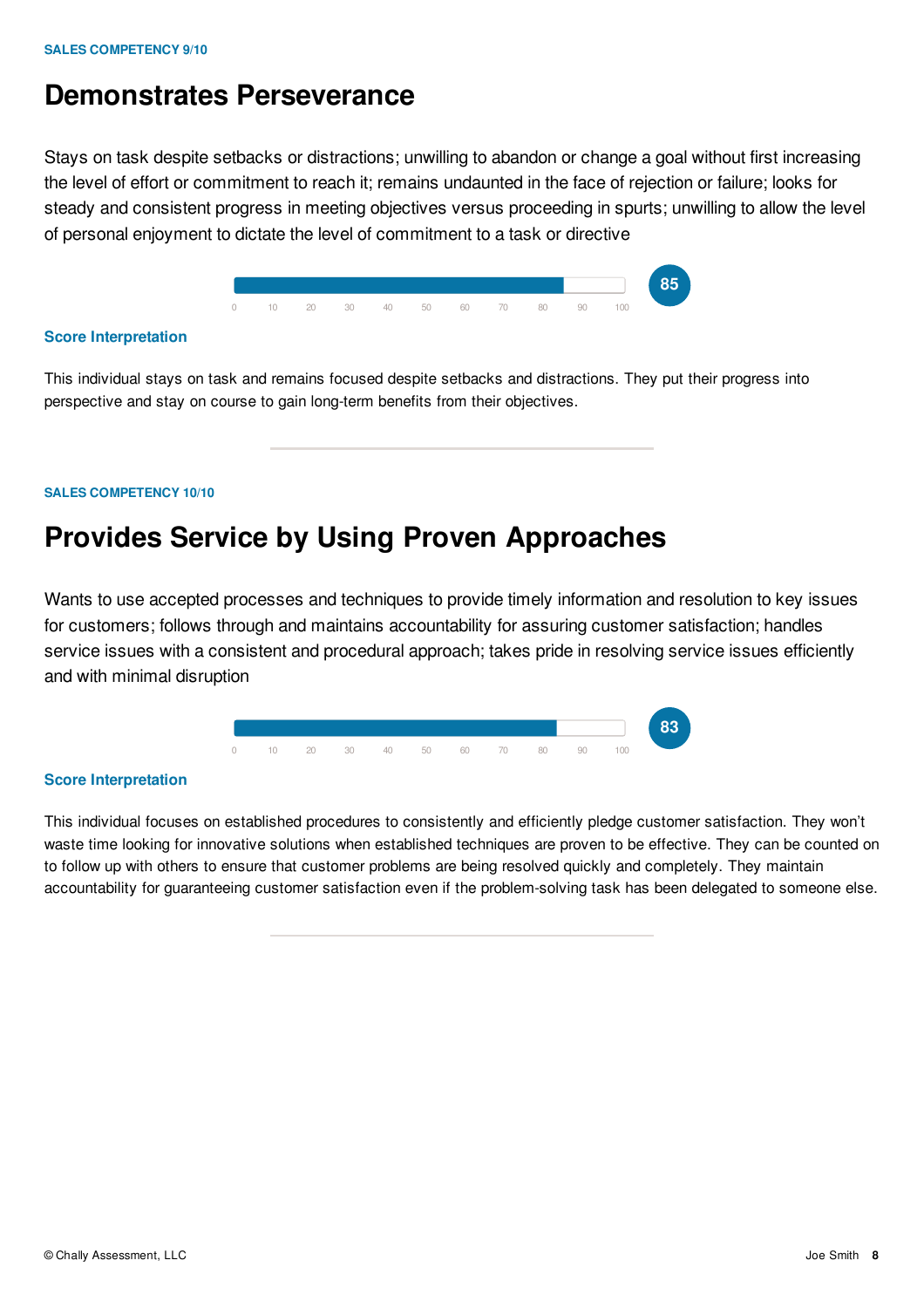### **Leadership Competencies**

**LEADERSHIP COMPETENCY 1/3**

### **Takes Calculated Risks**

Sticks to focusing on major priorities and understands the need to monitor and control factors in a risk area; is capable of ignoring distractions in order to stay focused on major priorities; informs others, before the fact, of the risk and its possible consequences; willing to take a reasonable chance when the full consequences of the action are unknown; has the courage to take action based upon an estimated probability that favors success



#### **Score Interpretation**

This individual stays focused on key priorities and is willing to risk disappointing others by letting less important issues wait. They stick to goals and won't allow themselves to become distracted. They are willing to stretch past familiar territory for the chance to reach new success. They embrace risk not for its own sake, but as a means of achieving desired goals. They back up the possibility of the unknown with tight management controls and a well-oiled feedback loop. In this way, they can alter direction when this course of action does not yield results.

#### **LEADERSHIP COMPETENCY 2/3**

### **Gains Commitment by Motivating Others**

Assumes an influential role in gaining customer commitment; understands there must be a worthwhile benefit or reward to them; communicates clearly to keep contacts focused on key priorities; generates support or agreement from customers rather than force the purchase of products; understands what customers expect to gain from the relationship and shows them how easy it is to do business



#### **Score Interpretation**

This individual works actively to understand what is important to each customer in the sales relationship and gains influence by adjusting their approach to meet the specific needs of each contact. They strive to communicate clearly and consistently with customers to ensure that the message is understood and that the sales process stays on track.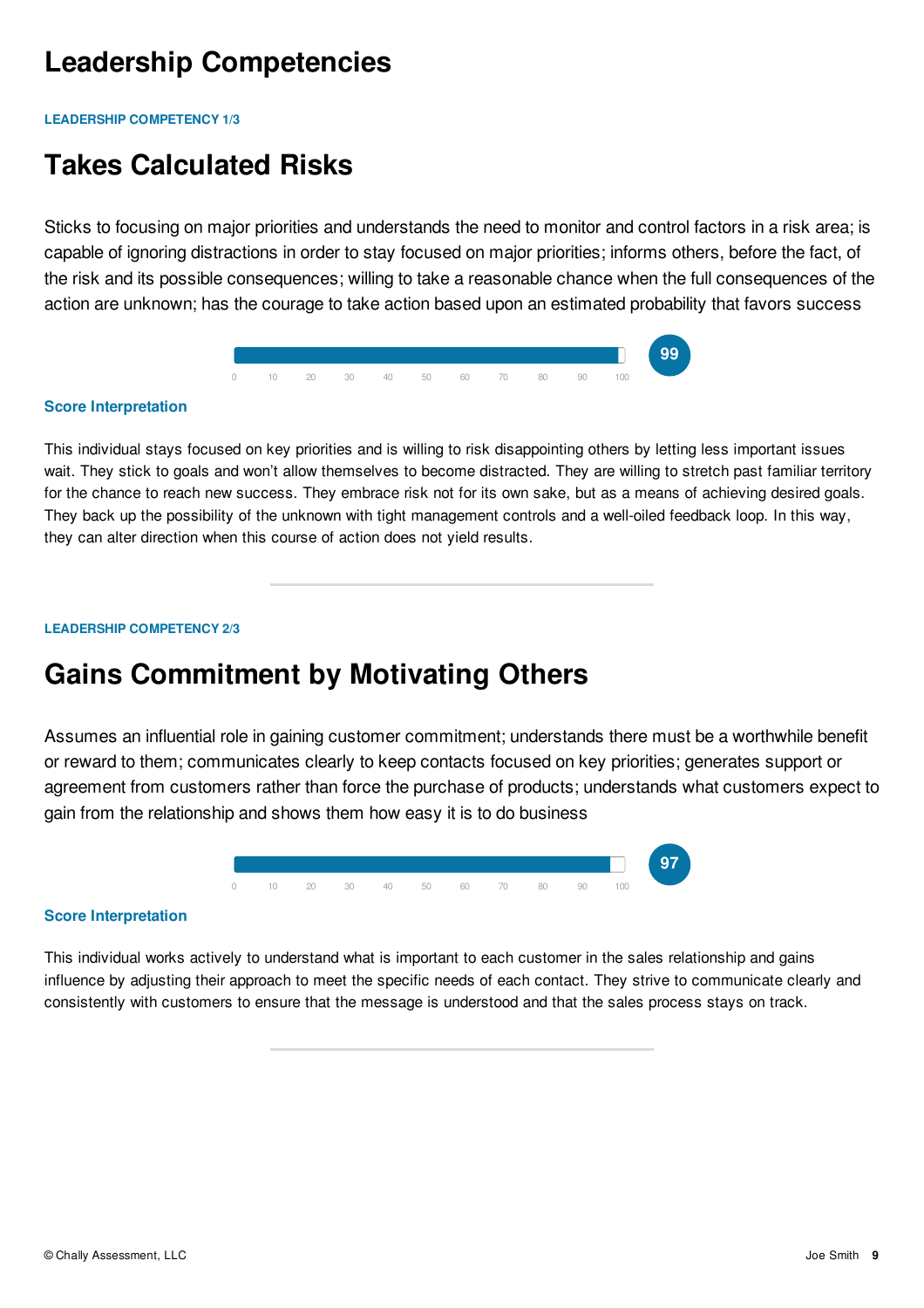### **Delivers Informative and Succinct Presentations**

Presents information in a manner that is more informative and motivational than persuasive and entertaining; uses a carefully scripted and rehearsed presentation to share information; is succinct and direct, sharing necessary and appropriate information without losing the interest of the audience; addresses controversial or uncomfortable topics



#### **Score Interpretation**

This individual will prepare their messages carefully and will carefully tailor them to meet the audience's needs. They will share what the audience needs to know in a succinct, structured way, and will not shy away from addressing controversial issues. They will modify their inflection, tone, and demeanor to ensure that their delivery is highly polished and credible. They take the time to run through their presentations beforehand in order to create the desired impact.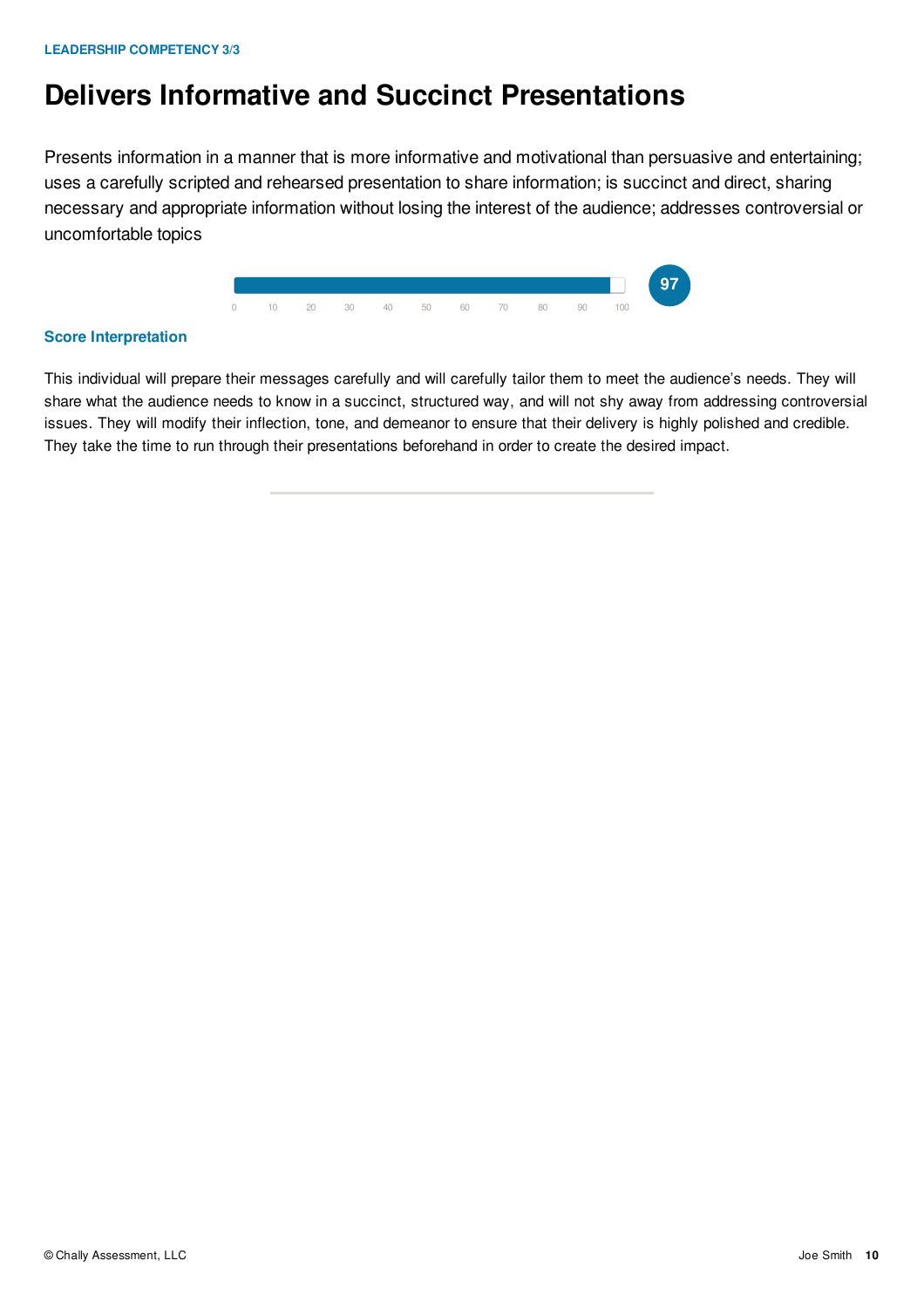### **Personal Attributes**

**PERSONAL ATTRIBUTE 1/3**

### **Attends to Those Details Necessary for Task Completion**

Focuses only on those issues needed to reach an acceptable level of quality without becoming bogged down in excessive details; identifies and separates those details that are necessary for task completion from those that could be considered irrelevant and add little value to the overall solution



#### **Score Interpretation**

This individual is driven to develop generalized expertise and sets standards for doing a job well by focusing on relevant details. They concentrate only on those issues needed to reach an acceptable level of quality without becoming bogged down in excessive details.

#### **PERSONAL ATTRIBUTE 2/3**

### **Seizes New Opportunities**

Is spontaneous and flexible; tries the untested when standard procedures or methods for satisfying a need will not suffice; takes action so that opportunities will not slip away due to procrastination; offers ideas or suggestions in a timely manner; builds trust through a candid and unguarded approach; is comfortable exploring new areas and experimenting with new ideas



#### **Score Interpretation**

This individual understands the spontaneity needed to capitalize on occasional, unexpected events and will take action so that opportunities are not missed. In a sales situation, they will stretch beyond normal boundaries in order to find creative solutions. Their unguarded approach and candid agenda will allow trust and loyalty to be built with customers.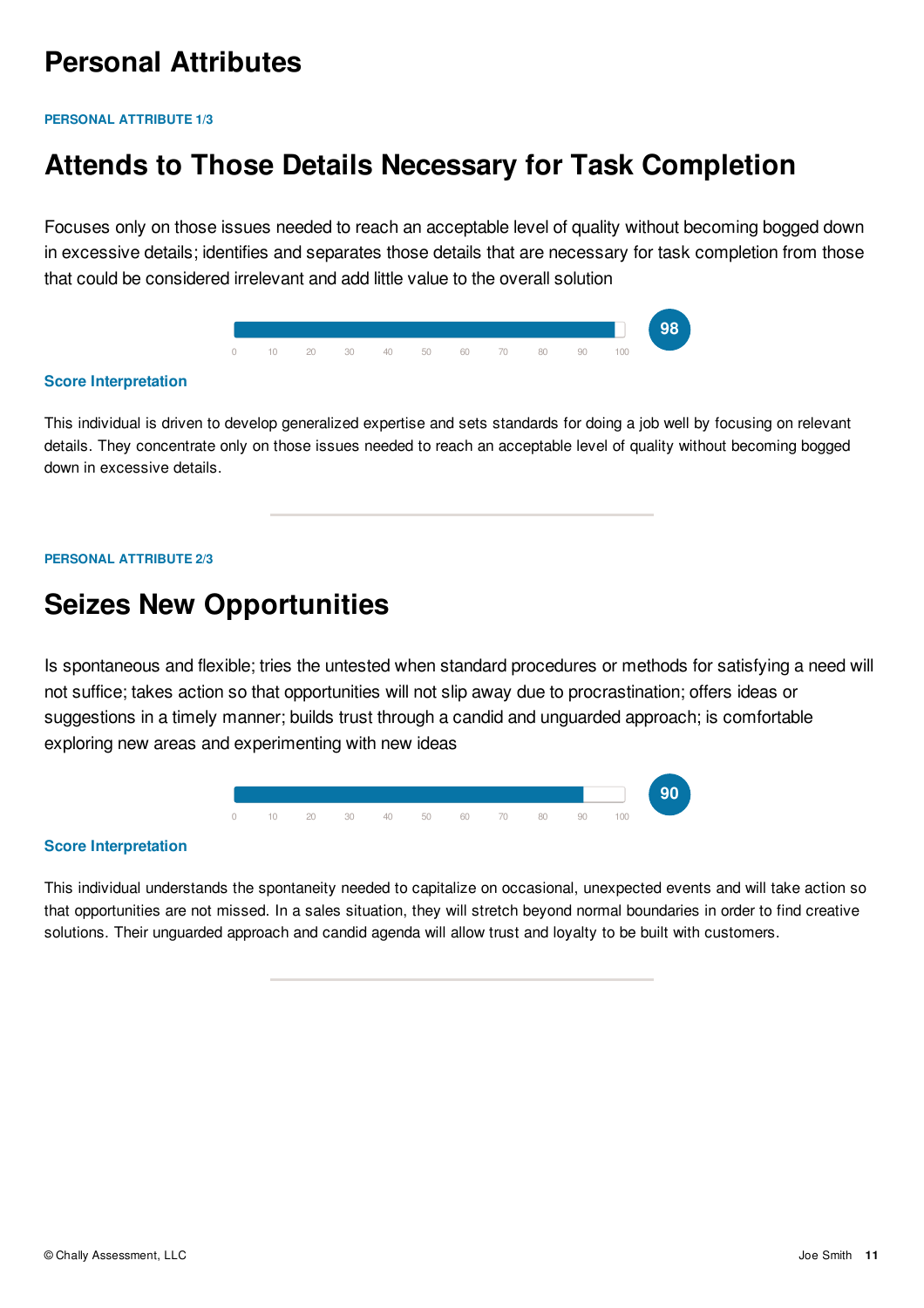### **Promotes Growth Through Innovation**

Focuses on innovative solutions to continuing business needs; sees the future potential in growth and exploration opportunities; judges effectiveness by the originality or creativity of an idea or result and believes that being on the cutting edge is a competitive advantage



#### **Score Interpretation**

This individual gains great satisfaction through their own achievements, and judges their own effectiveness by the originality or creativity of their ideas and results. They enjoy the challenge of doing away with old solutions and creating a new or unique approach to objectives. They see being on the cutting edge as a competitive advantage.